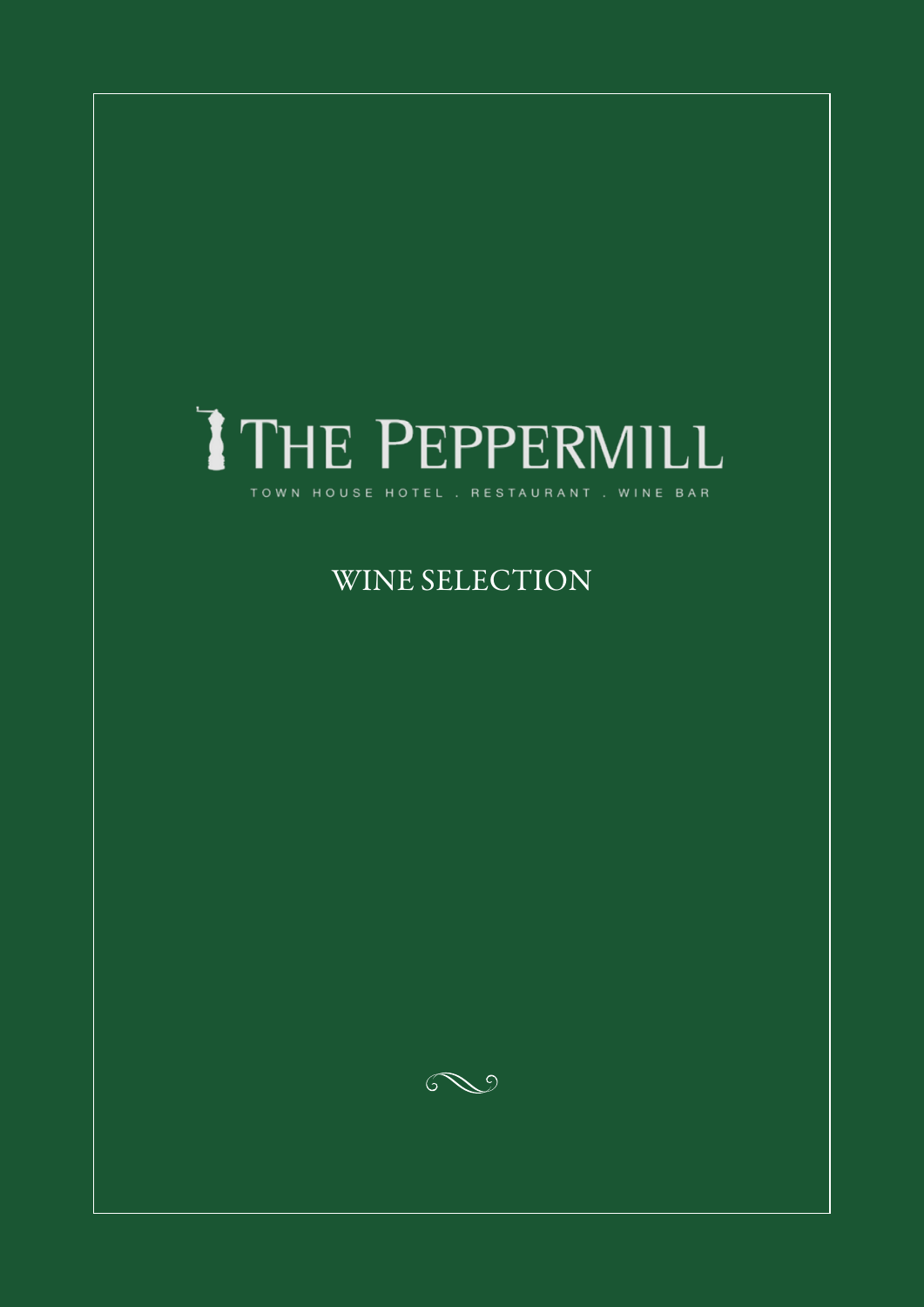### Our wide range of fine wines have been specially chosen to complement the array of seasonal and classic inspired dishes from our talented kitchen. We hope you enjoy the selection.

## By The Glass

| <b>CHAMPAGNE &amp; SPARKLING</b>                                            |       | 125ml | Bottle |
|-----------------------------------------------------------------------------|-------|-------|--------|
| Amata Prosecco   Veneto, Italy                                              |       | 6.95  | 32     |
| Champagne Collet, Brut NV   France                                          |       | 12    | 56     |
| <b>WHITE WINES</b>                                                          | 125ml | 175ml | Bottle |
| Niel Joubert Chenin Blanc   Paarl, South Africa                             | 3.75  | 5.15  | 21     |
| Grillo, Fuedo Arancio   Sicily, Italy                                       | 4.20  | 5.95  | 24     |
|                                                                             |       |       |        |
| VIII Chardonnay, Pulenta Estate   Mendoza, Argentina                        | 4.95  | 6.95  | 29     |
| Albariño, Serra da Estrela   Rías Baixas, Spain                             | 5.65  | 7.95  | 32     |
| Sauvignon Blanc, Auntsfield   Marlborough, New Zealand                      | 5.75  | 8.05  | 33     |
| Petit Chablis, Domaine Jean-Marc Brocard   Burgundy, France                 | 7.00  | 9.75  | 39     |
| ROSÉ WINES                                                                  | 125ml | 175ml | Bottle |
| Primitivo Rosé, San Marzano, Tramari   Apulia, Italy                        | 4.80  | 6.75  | 25     |
| Rosé 'Cuvée Marie Christine', Château de l'Aumérade   Provence, France 5.60 |       | 7.85  | 29     |
| <b>RED WINES</b>                                                            | 125ml | 175ml | Bottle |
| Candidato Tempranillo   La Mancha, Spain                                    | 3.75  | 5.15  | 21     |
| Bordeaux, Château Barade   Bordeaux, France                                 | 4.20  | 5.85  | 24     |
| Finca La Colonia Colección Mablec, Norton   Mendoza, Argentina              | 4.95  | 6.85  | 28     |
| Révélation Pinot Noir, Badet-Clément   Languedoc, France                    | 5.50  | 7.85  | 29     |
| Primitivo 'Talo', San Marzano   Apulia, Italy                               | 5.60  | 7.85  | 29     |
| Rioja Crianza, Bodegas Valdemar   Rioja, Spain                              | 5.75  | 7.95  | 32     |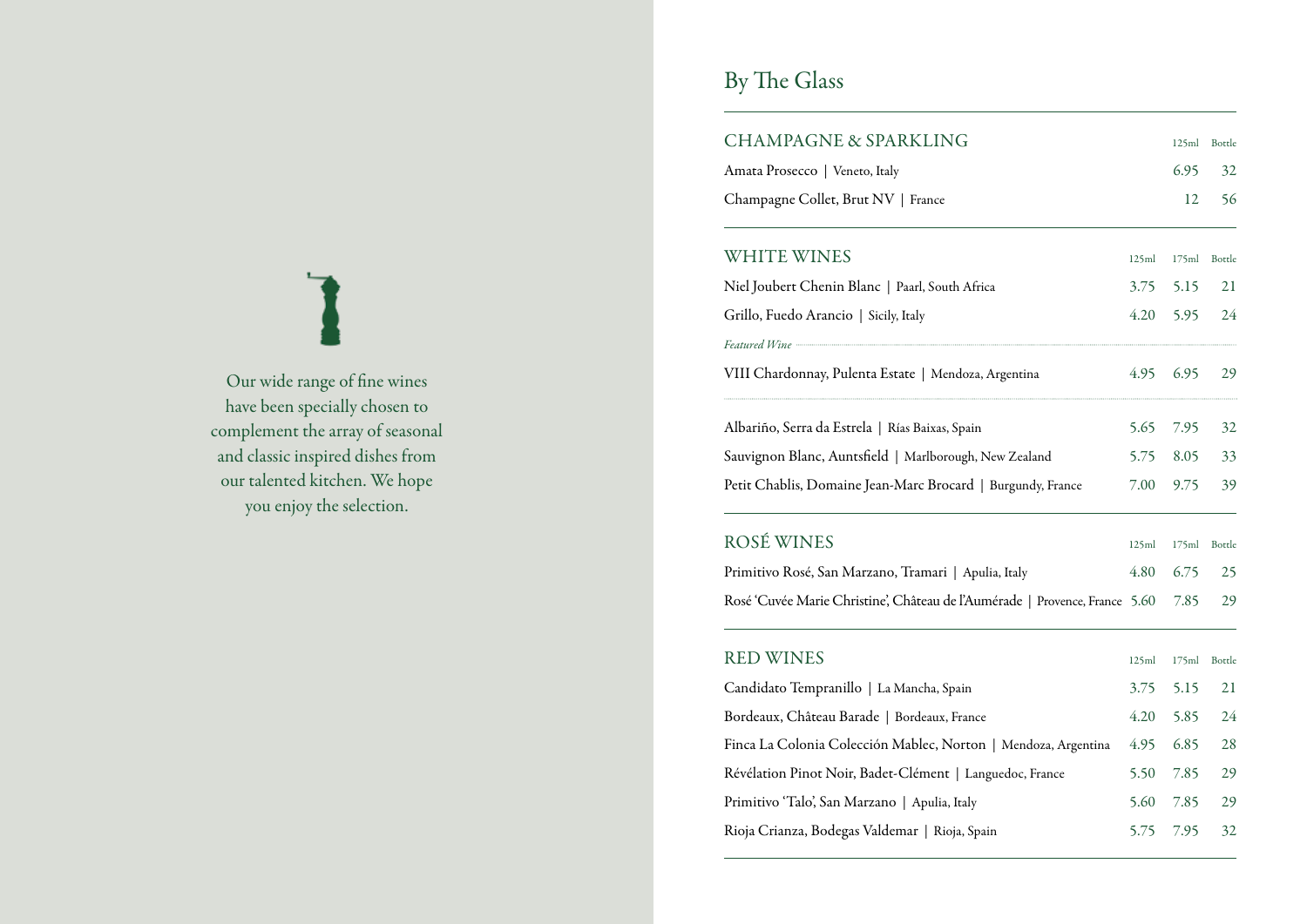## Champagne & Sparkling Bottle

| 01. Amata Prosecco   Veneto, Italy                      | 32 |
|---------------------------------------------------------|----|
| 02. Champagne Collet, Brut NV   France                  | 52 |
| 03. Champagne Collet, Brut Rosé   France                | 58 |
| 04. Champagne Collet, Blanc de Blancs 1 er Cru   France | 69 |
|                                                         |    |

### White Wines Bottle

|     | 08. Niel Joubert Chenin Blanc   Paarl, South Africa                        | 21     |
|-----|----------------------------------------------------------------------------|--------|
|     | 09. Verdeca, 'Talò', San Marzano   Apulia, Italy                           | 23     |
| 10. | Grillo, Fuedo Arancio   Sicily, Italy                                      | 24     |
| 11. | Grüner Veltliner, 'Löss', Weingut Rabl   Lower Austria                     | 27     |
| 12. | Chardonnay, 'Madeline May', Whitehall Vineyard   Wiltshire, England        | 29     |
|     |                                                                            |        |
|     | 13. VIII Chardonnay, Pulenta Estate   Mendoza, Argentina                   | 29     |
|     | 14. XIV Pinot Gris, Pulenta Estate   Mendoza, Argentina                    | 29     |
|     | 15. Révélation Viognier, Badet-Clément   Languedoc, France                 | 29     |
|     | 16. Picpoul de Pinet, Reserve Saint Anne   Languedoc, France               | 29     |
|     | 17. Pecorino 'Belato', Carminucci   Marche, Italy                          | 30     |
|     | 18. Albariño, Serra da Estrela   Rías Baixas, Spain                        | 32     |
|     | 19. Sauvignon Blanc, Auntsfield   Marlborough, New Zealand                 | 32     |
| 20. | Riesling, Dopff Au Moulin   Alsace, France                                 | 30     |
| 21. | North Coast Chardonnay, Buena Vista   California, USA                      | 38     |
| 22. | Pouilly-Fumé Les Chailloux Silex, Domaine Chatelain   Loire, France        | 38     |
|     | 23. Petit Chablis, Domaine Jean-Marc Brocard   Burgundy, France            | 39     |
|     | 24. Sancerre, Domaine de la Villaudière   Loire, France                    | 44     |
|     | 25. Pouilly-Fuissé, 'Lise Marie', Domaine Ferrand   Burgundy, France       | 46     |
|     | 26. Mersault, Vieux Clos du Château de Cîteaux   Burgundy, France          | 72     |
|     | 27. Puligny-Montrachet, Domaine René Monnier   Burgundy, France            | 85     |
|     | Rosé Wines                                                                 | Bottle |
|     | 05. Primitivo Rosé, San Marzano, Tramari   Apulia, Italy                   | 25     |
|     | 06. Rosé 'Cuvée Marie Christine', Château de l'Aumérade   Provence, France | 29     |
|     |                                                                            |        |

*07.* Rosé 'Charlotte May', Whitehall Vineyard | Wiltshire, England 29

### Red Wines Bottle

| 28. | Candidato Tempranillo   La Mancha, Spain                                                                                                                                                                                       | 21    |
|-----|--------------------------------------------------------------------------------------------------------------------------------------------------------------------------------------------------------------------------------|-------|
| 29. | Bordeaux, Château Barade   Bordeaux, France                                                                                                                                                                                    | 24    |
| 30. | Kore, Nero d'Avola, Colomba Bianca   Sicily, Italy                                                                                                                                                                             | 26    |
| 31. | Malbec, Finca La Colonia Colección, Bodegas Norton   Mendoza, Argentina                                                                                                                                                        | 28    |
| 32. | Old Vines Petite Sirah, Oak Ridge Winery   California, USA                                                                                                                                                                     | 28    |
| 33. | Montepulciano d'Abruzzo, 'Montipagano', Umani Ronchi (Organic)   Abruzzo, Italy                                                                                                                                                | 29    |
| 34. | Révélation Pinot Noir, Badet-Clément   Languedoc, France                                                                                                                                                                       | 29    |
| 35. | Primitivo 'Talo', San Marzano   Apulia, Italy                                                                                                                                                                                  | 29    |
| 36. | Château La Tessonniere, Cru Artisan, Médoc   Bordeaux, France                                                                                                                                                                  | 29    |
| 37. | Old Vines Zinfandel, 'Maggio', Oak Ridge Winery   California, USA                                                                                                                                                              | 29    |
| 38. | Pinotage, Ernst Gouws & Co   Stellenbosch, South Africa                                                                                                                                                                        | 29    |
| 39. | Pinot Noir & Rondo, 'Nethercote Hill', Whitehall Vineyard   Wiltshire, England                                                                                                                                                 | 29    |
| 40. | Côtes du Rhône, Domaine de la Solitude   Rhône, France                                                                                                                                                                         | 30    |
| 41. | Rioja Crianza, Bodegas Valdemar   Rioja, Spain                                                                                                                                                                                 | 31    |
| 42. | Pinot Noir, Single Vineyard, Auntsfield   Marlborough, New Zealand                                                                                                                                                             | 36    |
| 43. | Conde Valdemar Rioja Reserva   Rioja, Spain                                                                                                                                                                                    | 37    |
| 44. | 815 Cabernet Sauvignon, Joel Gott   California, USA                                                                                                                                                                            | 38    |
| 45. | I Malbec, Pulenta Estate   Mendoza, Argentina                                                                                                                                                                                  | 39    |
| 46. | Chianti Classico DOCG Trustullo   Veneto, Italy                                                                                                                                                                                | 39    |
| 47. | Valpolicella Ripasso, Campo Bastiglia, Ca'Rugate   Veneto, Italy                                                                                                                                                               | 39    |
| 48. | The Chocolate Block, Boekenhoutskloof   Franschhoek, South Africa                                                                                                                                                              | 41    |
| 49. | Vino Nobile di Montepulciano, La Braccesca   Tuscany, Italy                                                                                                                                                                    | 42    |
| 50. | Ribera del Duero Crianza, Fincas Valdemacuco   Ribera del Duero, Spain                                                                                                                                                         | 45    |
| 51. | Châteauneuf-du-Pape 'Tradition', Château Fortia   Rhône, France                                                                                                                                                                | 48    |
| 52. | Primitivo di Manduria Riserva 'Anniversario 62', San Marzano   Apulia, Italy                                                                                                                                                   | 48    |
| 53. | Il Bruciato, Tenuta Guado al Tasso (Cabernet, Merlot, Syrah)   Bolgheri, Italy                                                                                                                                                 | 52    |
|     | Featured Wine - The Commission of the Real Property of the Real Property of the Real Property of the Real Property of the Real Property of the Real Property of the Real Property of the Real Property of the Real Property of |       |
|     |                                                                                                                                                                                                                                |       |
|     | 54. XI Gran Cabernet Franc, Pulenta Estate   Mendoza, Argentina                                                                                                                                                                | 60    |
|     | 55. Barolo, Prunotto   Piedmont, Italy                                                                                                                                                                                         | 65    |
| 56. | Amarone della Valpolicella, Ca'Rugate   Veneto, Italy                                                                                                                                                                          | 65    |
| 57. | Ridge Geyserville, Alexander Valley (Zinfandel, Carignan, Petit Sirah, Alicante)                                                                                                                                               |       |
|     | Sonoma, USA                                                                                                                                                                                                                    | 75    |
|     | 58. Brunello di Montalcino, Pian delle Vigne, Antinori   Tuscany, Italy                                                                                                                                                        | 85    |
|     |                                                                                                                                                                                                                                |       |
|     | <b>MAGNUMS &amp; JEROBOAMS</b><br>150cl                                                                                                                                                                                        | 300cl |
|     |                                                                                                                                                                                                                                |       |
|     | 59. 62 Anniversario Primitivo di Manduria, San Marzano   Apulia, Italy<br>105                                                                                                                                                  | 245   |
| 60. | Chocolate Block 'Boekenhoutskloof'   Franschhoek, South Africa<br>95                                                                                                                                                           | 122   |
|     | 61. Carpineta 'Dogajolo' Toscana Rosso 2019   Tuscany, Italy<br>55                                                                                                                                                             | ÷,    |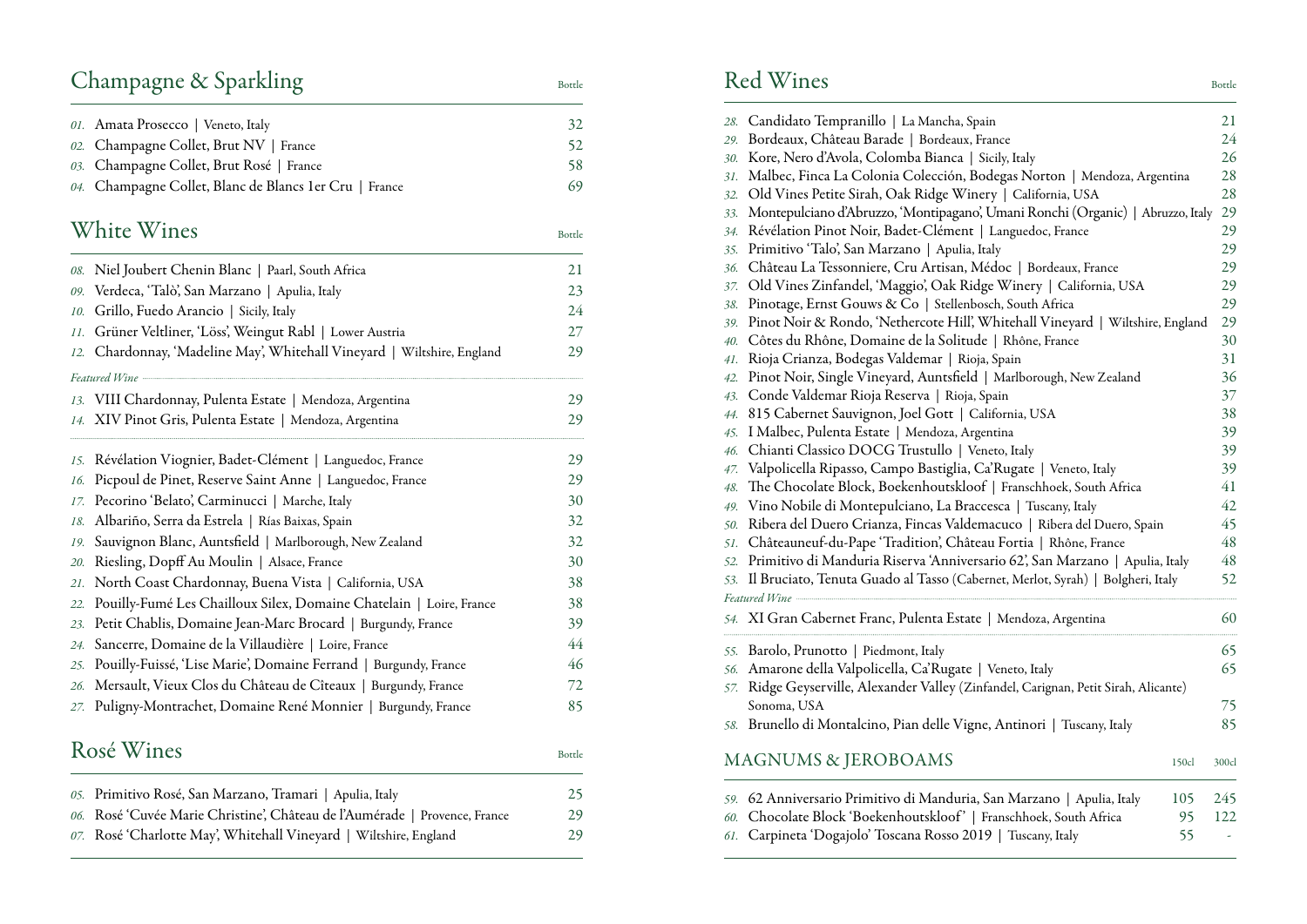### Dessert & Fortified Wines

| <b>PORTS</b>                                                       |      | 75ml Bottle    |
|--------------------------------------------------------------------|------|----------------|
| Barros LBV Port   Douro, Portugal                                  | 5.35 | 44             |
| Barros 10 Year Old Tawny Port   Douro, Portugal                    | 6.50 | 55             |
|                                                                    |      |                |
| <b>DESSERTS</b>                                                    | 75ml | Half<br>Bottle |
| Elysium' Black Muscat, Quady   California, USA                     | 6    | 28             |
| Marsanne 'Cane Cut', Nagambie Lakes, Tahbilk   Victoria, Australia | 5.25 | 32             |

Château Suduiraut, Castelnau de Suduiraut, Sauternes | Bordeaux, France 8.50 38

### SPOTLIGHT PRODUCER PULENTA E S T A T E

"Pulenta Estate was founded in 2002 by brothers Hugo and Eduardo Pulenta, fourth-generation winemakers, with the goal of translating their family legacy and their father's pioneering spirit into a modern, innovative winery focused on producing limited quantities of great wines. They have quickly carved out a reputation for precise, elegant wines across a range of varieties and premium price points. The estate consists of two vineyards located in key areas of Mendoza: Finca La Zulema in Agrelo and Viñedos Don Antonio in Los Arboles, a district of the Uco Valley. These contrasting vineyards have complex alluvial soils and distinct altitudes which, when blended, help give Pulenta wines their distinctive style, combining finesse, silky texture and elegance with the typical power and depth of fruit that is expected of Argentinian wines.

Pulenta's wines are made up of three ranges: the youthful wines under the La Flor label, the Estate range has more complexity with the reds having spent 12 months in French oak, while the 'Gran' wines are the top of the range and sit among the finest wines from Argentina."

#### LA FLOR

| La Flor Sauvignon Blanc, Pulenta    |     |
|-------------------------------------|-----|
| La Flor Malbec, Pulenta             | 29. |
| La Flor Cabernet Sauvignon, Pulenta | 29  |

#### **ESTATE**

| Pulenta Estate VIII Chardonnay        | 29 |
|---------------------------------------|----|
| Pulenta Estate XIV Pinot Gris         | 29 |
| Pulenta Estate I Malbec               | 39 |
| Pulenta Estate III Cabernet Sauvignon | 36 |

### GRAN

| Pulenta Estate XI Gran Cabernet Franc                      | 50  |
|------------------------------------------------------------|-----|
| Pulenta Estate X Gran Malbec                               | 50. |
| Pulenta Estate VII Gran Corte                              | 55. |
| (Malbec, Cabernet Sauvignon, Merlot, Petit Verdot, Tannat) |     |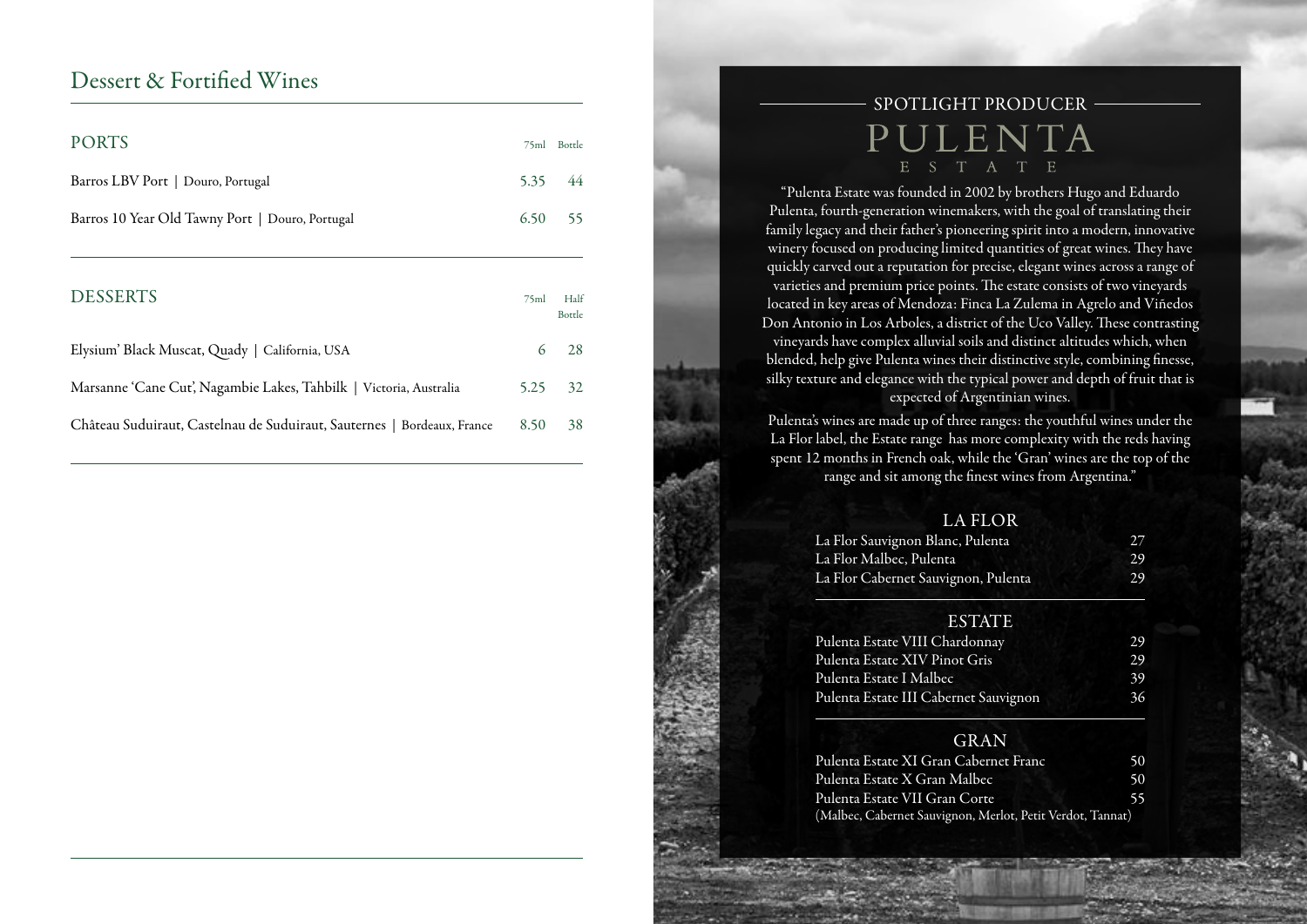Peppermill Fizz | Vodka, Grenadine & Prosecco Kir Royale | Crème de Cassis & Prosecco Black Fizz | Chambord & Prosecco French '75 | Beefeater Gin, Lemon Juice & Prosecco Bellini | White Peach Purée & Prosecco Aperol Spritz | Aperol, Prosecco & Soda (or swap Aperol with Campari for a Campari Spritz) Classic Martini | Gin & Dry Vermouth French Martini | Vodka, Chambord & Pineapple Juice Espresso Martini | Kahlua, Vodka & Espresso Pornstar Martini | Vanilla Vodka, Passoa & Passion Fruit Purée Daiquiri | Bacardi, Triple Sec, Lime & Strawberry Purée Mojito | Havana Rum, Lime, Mint, Sugar & Soda Margarita | Tequila, Triple Sec & Lime Pina Colada | Malibu, Pineapple Juice & Cream Tequila Sunrise | Tequila, Orange Juice & Grenadine Dark & Stormy | Goslings Black Rum & Ginger Beer Long Island Ice Tea | Vodka, Gin, Tequila, Rum, Triple Sec, Lime & Coke Blue Lagoon | Blue Curacao & Lemonade Cosmopolitan | Vodka, Triple Sec, Lime & Cranberry Moscow Mule | Vodka, Lime & Ginger Beer Bloody Mary | Vodka, Tomato Juice & Worcestershire Sauce Singapore Sling | Gin, Cherry Brandy, Benedictine, Dom, Pineapple Juice & Angostura Bitters Gimlet | Plymouth Gin, Lime Juice & Sugar Tom Collins | Gin, Lemon Juice, Sugar & Soda Caipirinha | Cachaca, Lime & Sugar Manhattan | Bourbon, Martini Rosso & Bitters The Establishment | Mount Gay Rum & Ginger Ale Old Fashioned | Whisky, Sugar & Bitters Brandy Alexander | Brandy, Crème de Cacao & Cream Negroni | Gin, Campari & Martini Rosso Black Russian | Vodka, Kahlua & Coke (or Cream for a White Russian) *Please ask if there is a cocktail not on the list that you would like.* 

*If we have the ingredients we shall endeavour to make it for you!*

### Mocktails  $f_4$ 50

Virgin Mojito | Muddled Fresh Lime, Mint & Sugar Syrup topped with Apple Juice and Ginger Ale Bora Bora | Passion Fruit, Pineapple & Lemon Juice with a splash of Grenadine & Lemonade Virgin Daiquiris | Fresh Strawberry, Peach or Kiwi Purée, Lemon juice

> topped up with Lemonade Strawberry & Elderflower Bellini | Strawberry, Elderflower Presse

### Gin List

STANDARD GINS £7.95 Gordon's | Bombay Saphire | Tanqueray | Greenhall's | Gordon's Sloe

PREMIUM GINS £8.95 Hendrick's | Sipsmith Dry | Botanist | Pinkster | Cotswolds Bloom | Martin Miller's | Plymouth | Warner's Rhubarb Gabriel Boudier Saffron | Sevillian Strawberry Whitley Neill Blood Orange | Whitley Neill Raspberry

SUPER PREMIUM GINS £9.75 Bobby's Scheidam Dry | Scout & Sage | Copperhead Monkey 47 | Brooklyn

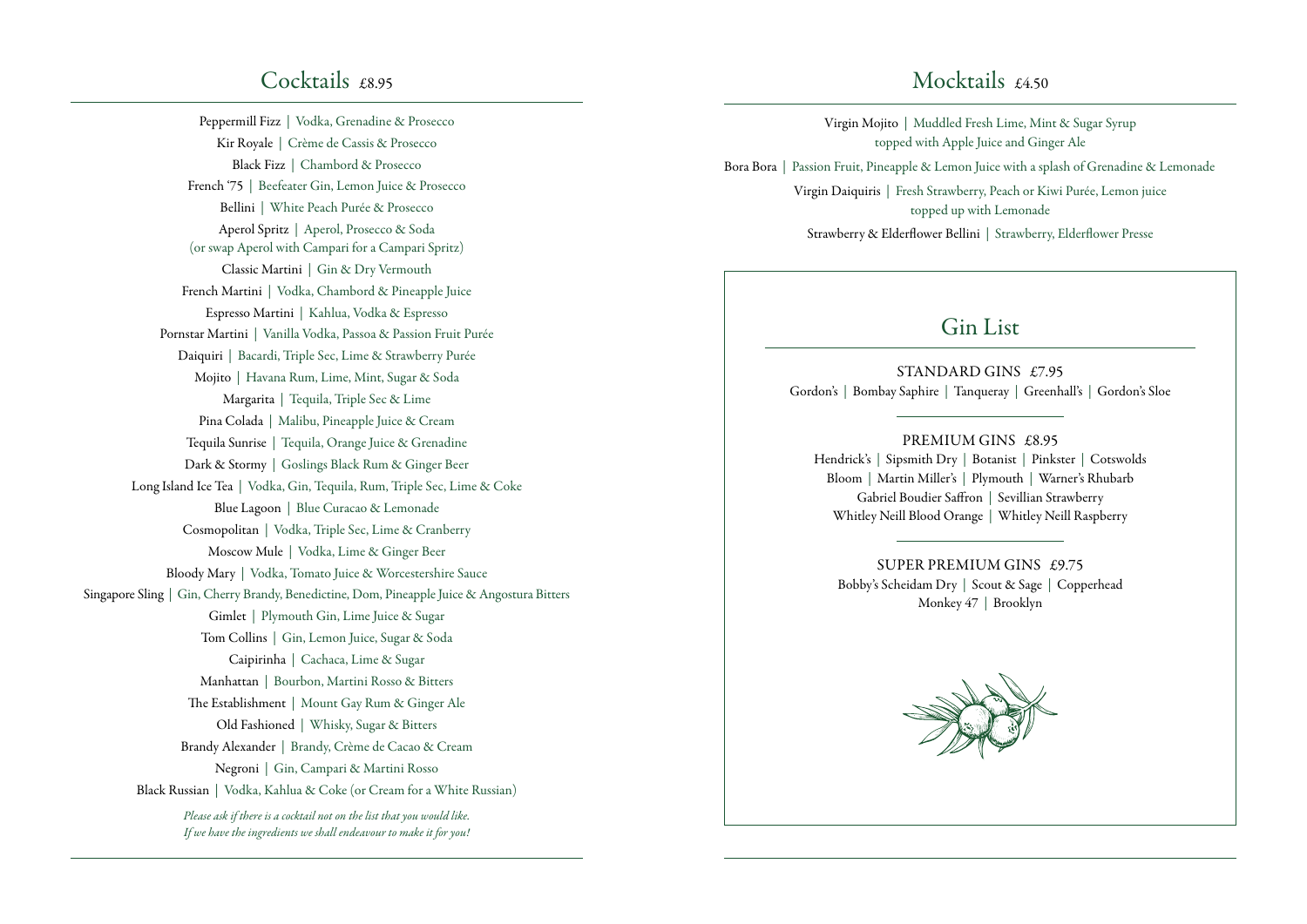## Drinks

| VODKA                      | <b>ABV</b> | 25ml  | 50ml  |
|----------------------------|------------|-------|-------|
| Smirnoff Red Label         | 40.0%      | £2.80 | £4.50 |
| Smirnoff Vanilla           | 40.0%      | £3.20 | £5.20 |
| Grey Goose Original        | 40.0%      | £3.95 | £6.50 |
| <b>TEQUILA</b>             | <b>ABV</b> | 25ml  | 50ml  |
| Jose Cuervo Especial Gold  | 38.0%      | £3.25 | £4.95 |
| Patrón Silver              | 40.0%      | £4.50 | £7.50 |
| <b>RUM</b>                 | <b>ABV</b> | 25ml  | 50ml  |
| Bacardi Carta Blanca       | 37.5%      | £2.80 | £4.75 |
| Havana Club Especial       | 38.0%      | £2.95 | £5.25 |
| Mount Gay Eclipse          | 40.0%      | £4.25 | £6.75 |
| Mount Gay Black Barrel     | 43.0%      | £4.75 | £7.80 |
| Captain Morgan's Spiced    | 40.0%      | £3.20 | £5.95 |
| Malibu                     | 21.0%      | £2.80 | £4.95 |
| BRANDY, WHISKY & BOURBON   | <b>ABV</b> | 25ml  | 50ml  |
| Three Barrels Brandy       | 40.0%      | £2.95 | £5.50 |
| Martell VS Cognac          | 40.0%      | £3.75 | £6.25 |
| Armagnac                   | 40.0%      | £3.75 | £6.25 |
| Famous Grouse              | 40.0%      | £2.60 | £4.50 |
| <b>Bells</b>               | 40.0%      | £2.60 | £4.50 |
| Tullamore Dew              | 40.0%      | £3.20 | £5.75 |
| Jameson                    | 40.0%      | £3.20 | £5.75 |
| Glenmorangie 12 Y.O. Malt  | 40.0%      | £3.50 | £6.50 |
| Glenfiddich 12 Y.O. Malt   | 40.0%      | £3.50 | £6.50 |
| Highland Park 12 Y.O. Malt | 40.0%      | £3.50 | £6.50 |
| Woodford Reserve           | 43.2%      | £4.25 | £7.50 |
| Jack Daniel's No.7         | 40.0%      | £3.25 | £5.50 |
|                            |            |       |       |

### Beer & Cider

| DRAUGHT               | <b>ABV</b> | Half Pint | Pint  |
|-----------------------|------------|-----------|-------|
| Bath Ales Gem         | $4.1\%$    | £2.95     | £5.75 |
| Birra Moretti         | 5.1%       | £2.75     | £5.70 |
| Camden Hells Pilsner  | 4.6%       | £2.75     | £5.70 |
| Orchard Pig Reveller  | 4.5%       | £2.75     | £5.70 |
| <b>BOTTLED</b>        | <b>ABV</b> | Bottle    |       |
| Corona Extra          | 4.5%       | 330ml     | £3.95 |
| Leffe Blonde          | 6.6%       | 330ml     | £5.00 |
| Sharp's Doom Bar      | 4.3%       | 500ml     | £5.00 |
| Old Mout Cider        | 4.5%       | 500ml     | £5.00 |
| Heineken Alcohol Free | $0.0\%$    | 330ml     | £3.50 |
|                       |            |           |       |

## Hot Drinks

| LIQUER COFFEES                     | £7.50 | <b>HOT DRINKS</b> | Regular | Large |
|------------------------------------|-------|-------------------|---------|-------|
| Irish - Jameson's or Tullamore Dew |       | Espresso          | £2.40   |       |
| Irish Cream - Bailey's             |       | Double Espresso   | £2.80   |       |
| Scotch - Bell's                    |       | Cappuccino        | £3.00   | £3.20 |
| Italian - Amaretto                 |       | Americano         | £2.60   | £2.80 |
| Russian - Vodka                    |       | Flat White        | £3.20   |       |
| French - Brandy                    |       | Latte             | £3.20   |       |
| Calypso - Tia Maria                |       | Mocha             | f3.20   | £3.60 |
| Seville - Cointreau                |       | Hot Chocolate     | £3.20   | £3.60 |
| Mexican - Kahlua                   |       |                   |         |       |
| Cuuban - Havana Club               |       | All Teas          | £2.50   |       |

## Soft Drinks

| Coca-Cola                 | 330ml | £3.40 | Mineral Water             | 330ml | £3,20 |
|---------------------------|-------|-------|---------------------------|-------|-------|
| Diet Coke                 | 330ml | £3.40 | Sparkling                 |       |       |
| Schweppes Lemonade        | 330ml | £3.40 | Still                     |       |       |
| J20 Apple & Mango         | 275ml | £3.40 | Bottlegreen               | 275ml | £3,40 |
| J20 Apple & Raspberry     | 275ml | £3.40 | Pomegranate & Elderflower |       |       |
| J20 Orange & Passionfruit | 275ml | £3.40 |                           |       |       |
| Orange Juice              | 250ml | £3.20 | Ginger & Lemongrass       |       |       |
| Cloudy Apple Juice        | 250ml | £3.20 | Fentiman's                | 275ml | £3,40 |
| Cranberry Juice           | 250ml | £3.20 | Ginger Beer               |       |       |
| Pineapple Juice           | 250ml | £3.20 | Wild Elderflower          |       |       |
|                           |       |       |                           |       |       |